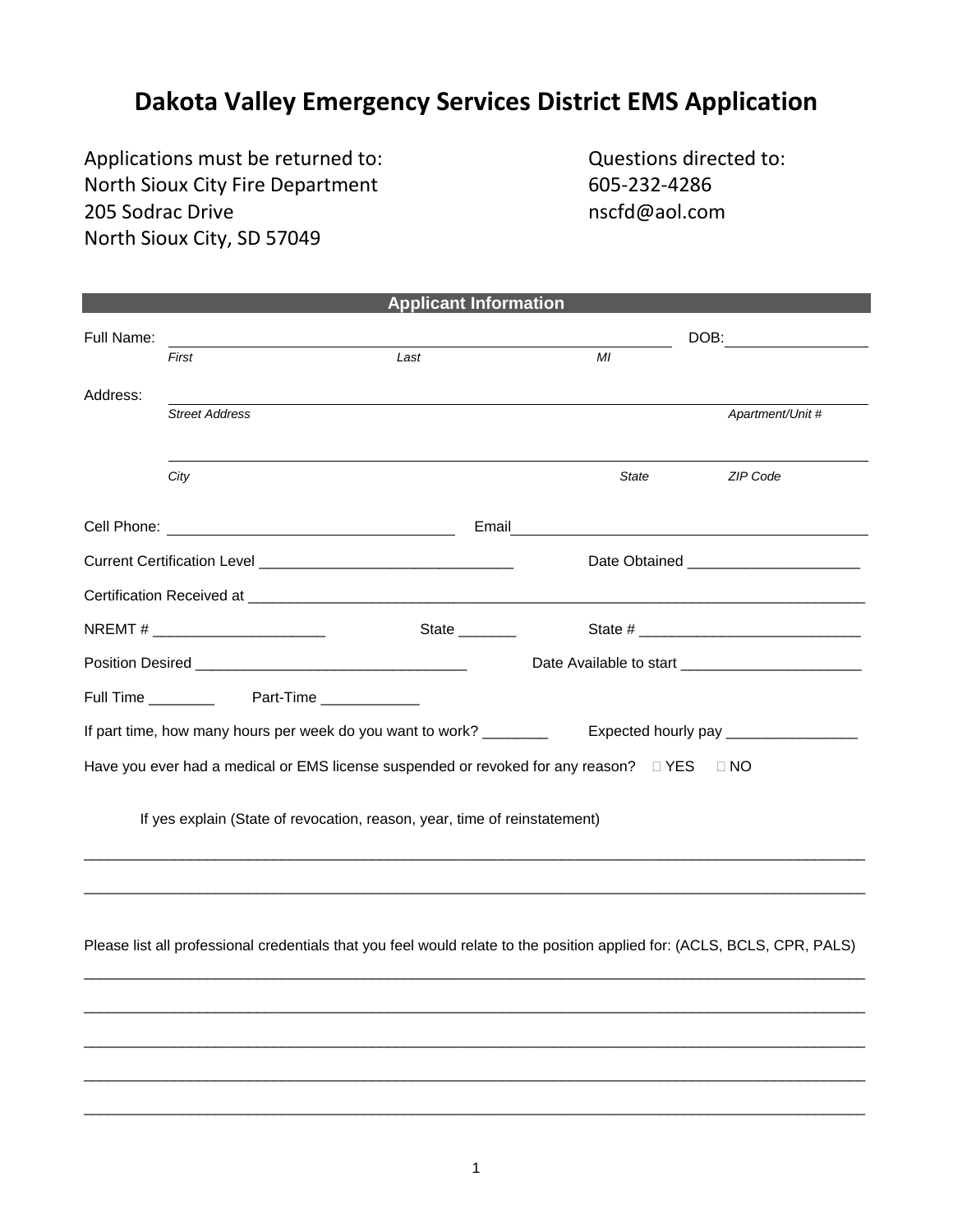| $\Box$ NO                                                                                         |                  |  |  |
|---------------------------------------------------------------------------------------------------|------------------|--|--|
| If yes explain (State of revocation, reason, year, time of reinstatement)                         |                  |  |  |
|                                                                                                   |                  |  |  |
|                                                                                                   |                  |  |  |
| Are you able to perform the essential functions of the job? $\Box$ YES $\Box$ NO                  |                  |  |  |
| If no, explain                                                                                    |                  |  |  |
|                                                                                                   |                  |  |  |
| If yes, explain                                                                                   |                  |  |  |
|                                                                                                   |                  |  |  |
|                                                                                                   |                  |  |  |
|                                                                                                   | $\Box$ NO        |  |  |
| If yes, explain                                                                                   |                  |  |  |
|                                                                                                   |                  |  |  |
|                                                                                                   | <b>Education</b> |  |  |
|                                                                                                   |                  |  |  |
|                                                                                                   |                  |  |  |
| Did you graduate? □ YES □ NO                                                                      |                  |  |  |
|                                                                                                   |                  |  |  |
|                                                                                                   |                  |  |  |
| Did you graduate? □ YES □ NO                                                                      |                  |  |  |
| Please list any other skills or training you have received which you feel relate to this position |                  |  |  |
|                                                                                                   |                  |  |  |
|                                                                                                   |                  |  |  |
|                                                                                                   |                  |  |  |
|                                                                                                   |                  |  |  |
|                                                                                                   |                  |  |  |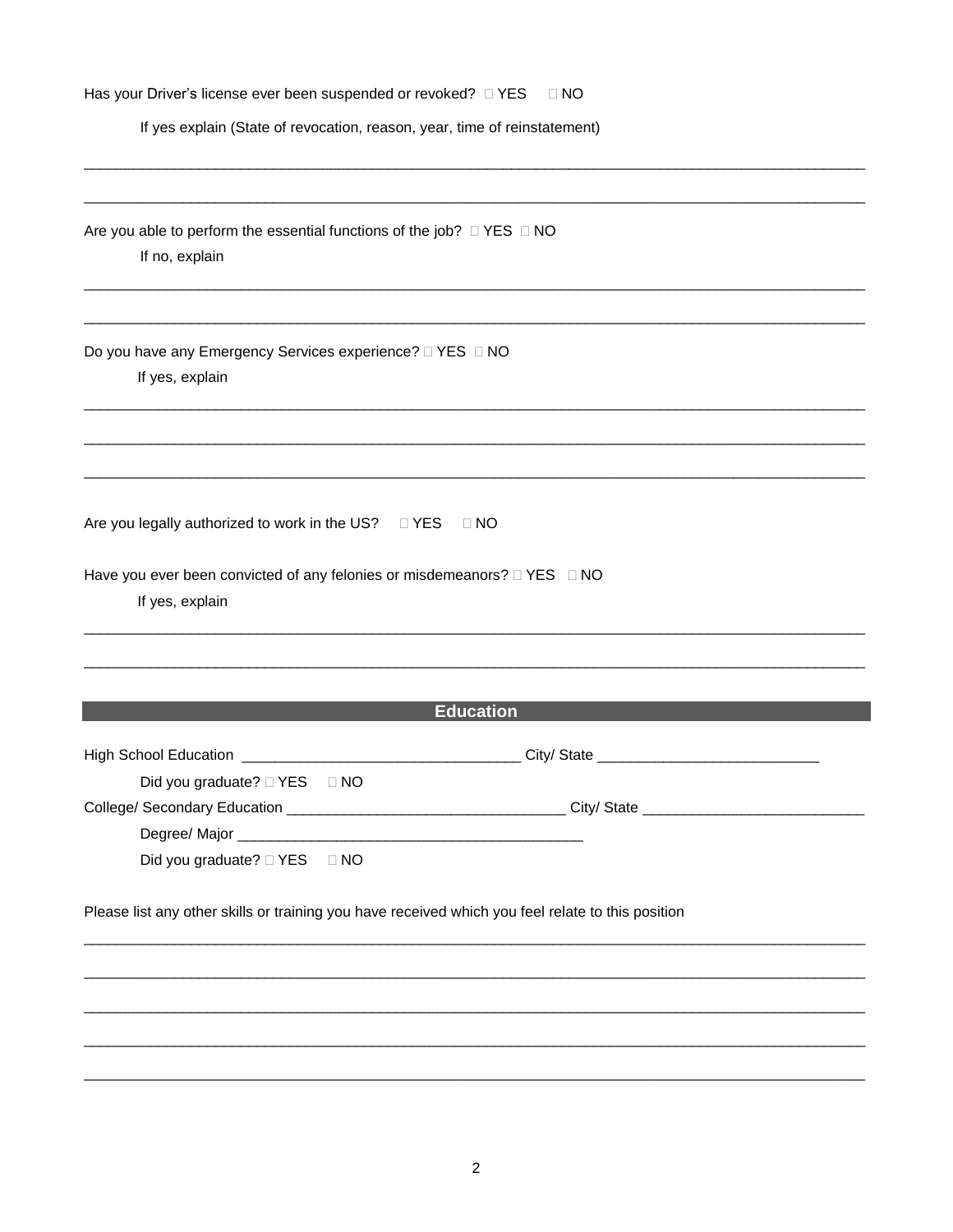## **Employment**

|                                                                           | May we contact your employer $\Box$ YES $\Box$ NO                                                                                                                                                                                  |  |  |
|---------------------------------------------------------------------------|------------------------------------------------------------------------------------------------------------------------------------------------------------------------------------------------------------------------------------|--|--|
| Dates of employment (MM/YR) _______ to _______                            |                                                                                                                                                                                                                                    |  |  |
|                                                                           |                                                                                                                                                                                                                                    |  |  |
| Previous Employment last five years :                                     |                                                                                                                                                                                                                                    |  |  |
|                                                                           |                                                                                                                                                                                                                                    |  |  |
|                                                                           |                                                                                                                                                                                                                                    |  |  |
|                                                                           |                                                                                                                                                                                                                                    |  |  |
|                                                                           |                                                                                                                                                                                                                                    |  |  |
|                                                                           | <b>Job Duties Second Second Second Second Second Second Second Second Second Second Second Second Second Second Second Second Second Second Second Second Second Second Second Second Second Second Second Second Second Secon</b> |  |  |
|                                                                           |                                                                                                                                                                                                                                    |  |  |
|                                                                           | <b>Military Service</b>                                                                                                                                                                                                            |  |  |
|                                                                           | From: $\qquad \qquad$<br>To: $\qquad \qquad$                                                                                                                                                                                       |  |  |
|                                                                           |                                                                                                                                                                                                                                    |  |  |
|                                                                           |                                                                                                                                                                                                                                    |  |  |
|                                                                           |                                                                                                                                                                                                                                    |  |  |
|                                                                           | Please list three professional references.                                                                                                                                                                                         |  |  |
| Full Name:                                                                |                                                                                                                                                                                                                                    |  |  |
| Company:                                                                  |                                                                                                                                                                                                                                    |  |  |
| Address:<br><u> 1989 - Johann Stoff, amerikansk politiker (d. 1989)</u>   |                                                                                                                                                                                                                                    |  |  |
|                                                                           |                                                                                                                                                                                                                                    |  |  |
| Full Name:                                                                |                                                                                                                                                                                                                                    |  |  |
| Company:                                                                  |                                                                                                                                                                                                                                    |  |  |
| Address:                                                                  |                                                                                                                                                                                                                                    |  |  |
| Full Name:                                                                | Relationship: 2000                                                                                                                                                                                                                 |  |  |
| Company:<br><u> 1980 - John Stein, marking and de Brazilian (b. 1980)</u> | Phone: <u>_______________</u>                                                                                                                                                                                                      |  |  |
| Address:                                                                  |                                                                                                                                                                                                                                    |  |  |
|                                                                           |                                                                                                                                                                                                                                    |  |  |